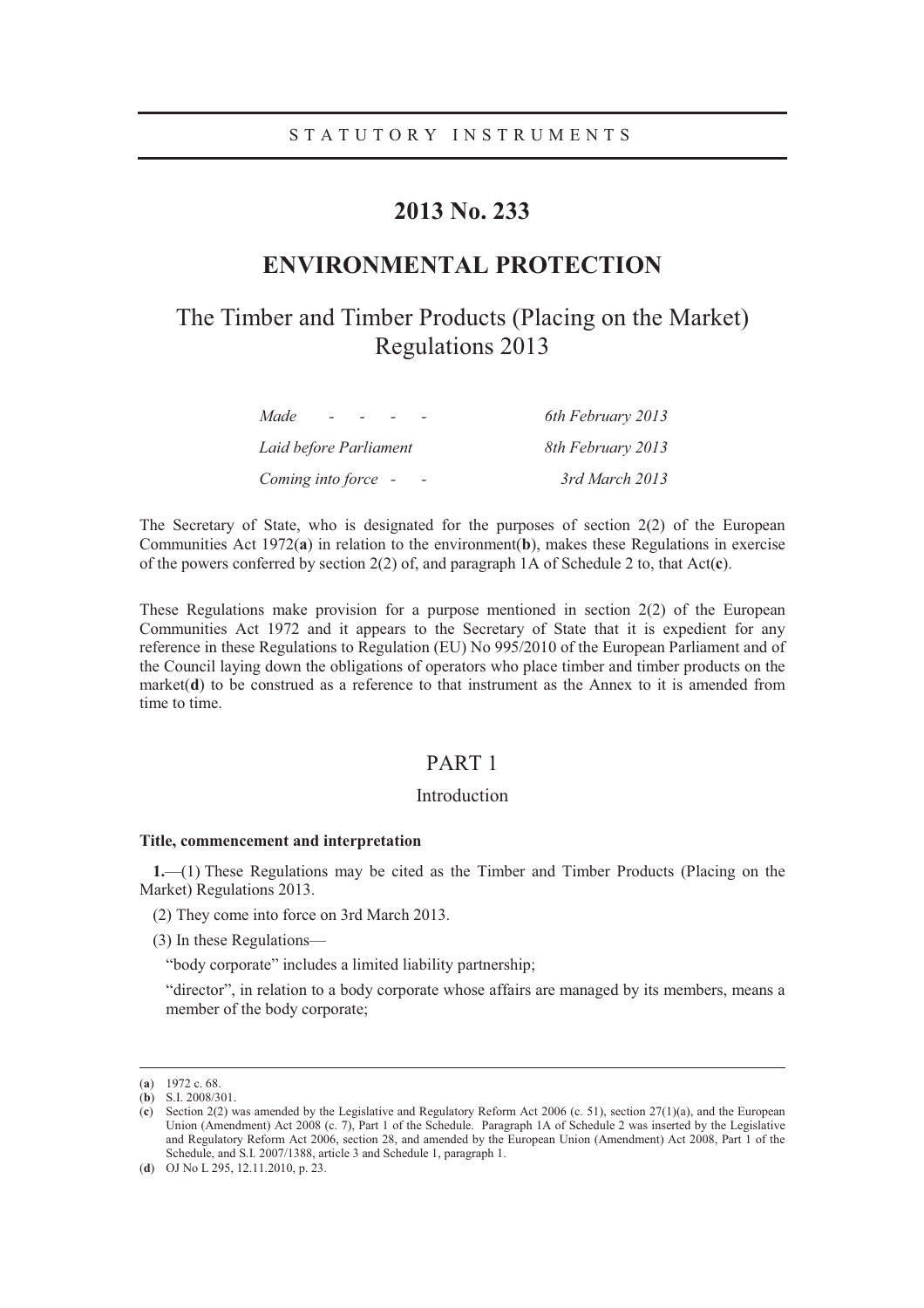"the Implementing Regulation" means Commission Implementing Regulation (EU) No 607/2012 on the detailed rules concerning the due diligence system and the frequency and nature of the checks on monitoring organisations as provided for in the Timber Regulation(**a**);

"inspector" has the meaning given by regulation 3;

"notice of remedial actions" means a notice served in accordance with regulation 11;

"officer", in relation to a body corporate, means any director, secretary or other similar officer of the body corporate;

"partnership" does not include a limited liability partnership;

"premises" includes any vehicle, vessel, aircraft, hovercraft, tent or movable structure;

"seizure notice" means a notice served under regulation 9(2);

"timber" means timber and timber products;

"the Timber Regulation" means Regulation (EU) No 995/2010 of the European Parliament and of the Council laying down the obligations of operators who place timber and timber products on the market as the Annex to it is amended from time to time;

"unincorporated association" does not include a partnership.

(4) Terms used in these Regulations that are also used in the Timber Regulation or the Implementing Regulation have the meaning they bear in those Regulations.

#### **Competent authority**

**2.** The Secretary of State is the competent authority for the purposes of—

- (a) the Timber Regulation;
- (b) Commission Delegated Regulation (EU) No 363/2012 on the procedural rules for the recognition and withdrawal of recognition of monitoring organisations as provided for in the Timber Regulation(**b**); and
- (c) the Implementing Regulation.

# **Inspectors**

**3.** The Secretary of State may authorise in writing a person (an "inspector") to carry out inspections for the purposes of enforcing the Timber Regulation and the Implementing Regulation.

# PART 2

# **Offences**

## **Offences**

**4.** It is an offence to fail to comply with—

- (a) Article 4(1) of the Timber Regulation (prohibition on placing illegally harvested timber on the market);
- (b) Article 4(2) of the Timber Regulation (obligation to exercise due diligence);
- (c) Article 4(3) of the Timber Regulation (obligation to maintain and evaluate due diligence system);
- (d) Article 5 of the Timber Regulation (traceability obligation);
- (e) Article 5(1) of the Implementing Regulation (record-keeping obligation);

 <sup>(</sup>**a**) OJ No L 177, 7.7.2012, p. 16.

<sup>(</sup>**b**) OJ No L 115, 27.4.2012, p. 12.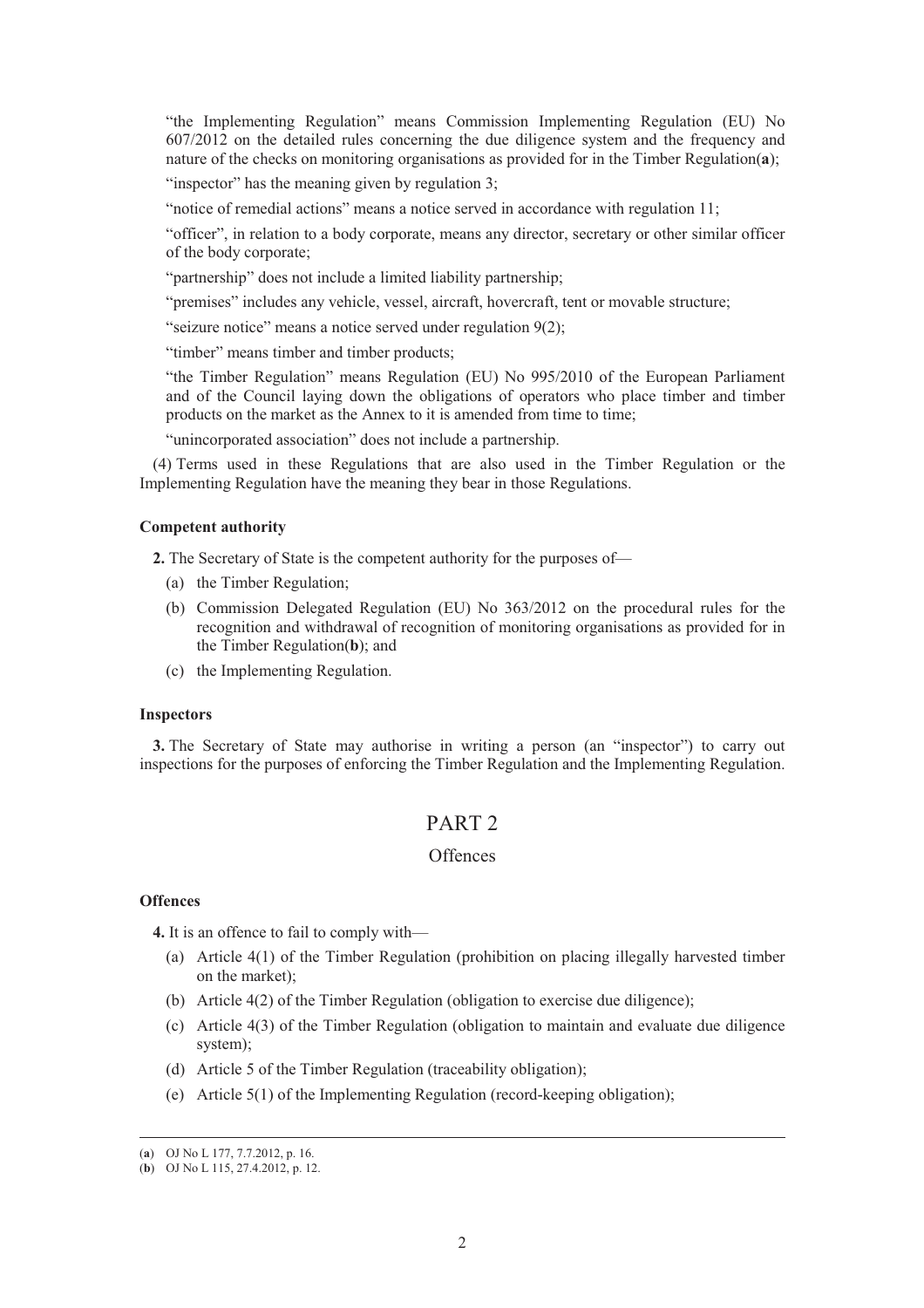- (f) regulation 10 (obstruction of an inspector); or
- (g) a notice of remedial actions.

#### **Due diligence defence**

**5.**—(1) In proceedings for an offence under regulation 4(a) or (b), it is a defence for a person ("A") to show that A made proper use of a due diligence system.

(2) A may not, without leave of the court, rely on the defence if it involves an allegation that the commission of the offence was due—

- (a) to the act or default of another ("B"), or
- (b) to reliance on information supplied by B,

unless A has served a notice on the person bringing the proceedings in accordance with paragraph (3).

(3) For the purposes of paragraph (2), the notice must be served—

- (a) in England, Wales or Northern Ireland, not less than seven clear days before the hearing of the proceedings;
- (b) in Scotland, in summary proceedings, not less than seven clear days before the trial diet and, in proceedings on indictment, at or before the first diet.

(4) The notice must give the information in A's possession which identifies or assists in identifying B.

(5) A may not rely on the defence by reason of reliance on information supplied by B unless A shows that it was reasonable in all the circumstances to have relied on the information, having regard in particular—

- (a) to the steps that A took and those which might reasonably have been taken for the purpose of verifying the information; and
- (b) to whether A had any reason to disbelieve the information.

#### **Offences by bodies corporate, partnerships and unincorporated associations**

**6.**—(1) Proceedings for an offence under these Regulations alleged to have been committed by a partnership or unincorporated association may be brought against the partnership or association in the name of the partnership or association.

(2) For the purposes of such proceedings—

- (a) rules of court relating to the service of documents have effect as if the partnership or association were a body corporate, and
- (b) the following provisions apply as they apply in relation to a body corporate—
	- (i) section 33 of the Criminal Justice Act 1925(**a**) (procedure on charge of offence against corporation) and Schedule 3 to the Magistrates' Courts Act 1980(**b**) (corporations), and

 <sup>(</sup>**a**) 1925 c. 86. Subsections (1), (2) and (5) were repealed by the Magistrates' Courts Act 1952 (c. 55), section 132 and Schedule 6; subsection (3) was amended by the Courts Act 1971 (c. 23), section 56(1) and Schedule 8, Part 2, paragraph 19; subsection (4) was amended by the Courts Act 2003 (c. 39), section 109(1) and (3), Schedule 8, paragraph 71, and Schedule 10.

<sup>(</sup>**b**) 1980 c. 43. Paragraph 2(a) of Schedule 3 was amended by the Criminal Procedure and Investigations Act 1996 (c. 25), section 47, Schedule 1, paragraph 13, and was repealed by the Criminal Justice Act 2003 (c. 44), sections 41 and 332, Schedule 3, Part 2, paragraph 51(1) and (13)(a), and Schedule 37, Part 4 (partly commenced by S.I. 2012/1320 and S.I. 2012/2574 and with full effect from a date to be appointed): paragraph 5 was repealed by the Criminal Justice Act 1991 (c. 53) sections 25(2) and 101(2) and Schedule 13; paragraph 6 was repealed by the Criminal Justice Act 2003, section 41, Schedule 3, Part 2, paragraph 51(1) and (13)(b) (partly commenced by S.I. 2012/1320 and S.I. 2012/2574 and with full effect from a date to be appointed).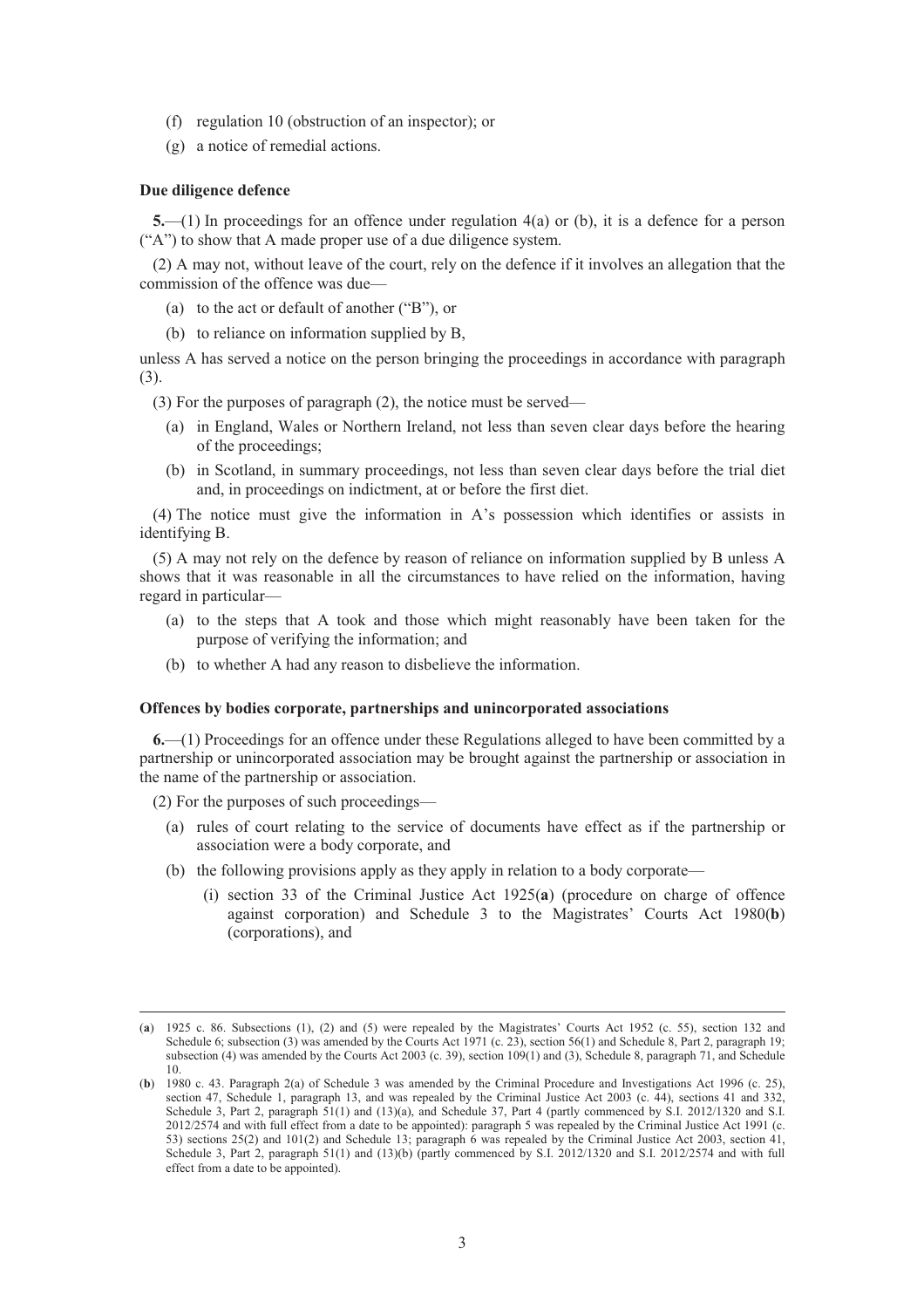(ii) section 18 of the Criminal Justice Act (Northern Ireland) 1945(**a**) (procedure on charge) and Schedule 4 to the Magistrates' Courts (Northern Ireland) Order 1981(**b**) (corporations).

(3) A fine imposed on a partnership or association on its conviction of an offence under these Regulations is to be paid out of the funds of the partnership or association.

(4) If an offence under these Regulations committed by a body corporate is proved—

- (a) to have been committed with the consent or connivance of an officer, or
- (b) to be attributable to the negligence of an officer,

that officer, as well as the body corporate, is guilty of the offence and liable to be proceeded against and punished accordingly.

(5) If an offence under these Regulations committed by a partnership is proved—

- (a) to have been committed with the consent or connivance of a partner, or
- (b) to be attributable to the negligence of a partner,

that partner, as well as the partnership, is guilty of the offence and liable to be proceeded against and punished accordingly.

(6) If an offence under these Regulations committed by an unincorporated association is proved—

- (a) to have been committed with the consent or connivance of an officer of the association or member of its governing body, or
- (b) to be attributable to the negligence of that officer or member,

that officer or member, as well as the association, is guilty of the offence and liable to be proceeded against and punished accordingly.

(7) In paragraphs (4), (5) and (6), any reference to an officer, partner or member, as the case may be, includes any person purporting to act in such capacity.

# PART 3

# Enforcement

## **Powers of entry**

**7.**—(1) An inspector may, on serving reasonable notice, enter premises at any reasonable hour, except premises used wholly or mainly as a private dwelling house, for the purpose of enforcing the Timber Regulation and the Implementing Regulation.

(2) The requirement to serve notice does not apply—

- (a) where reasonable efforts to agree an appointment have failed;
- (b) where an inspector reasonably believes that serving a notice would defeat the object of the entry;
- (c) where an inspector has a reasonable suspicion that an offence has been committed under regulation 4; or
- (d) in an emergency.
- (3) An inspector must, if requested, produce a duly authenticated authorisation document.

(4) Paragraph (1) does not affect any right of entry conferred by a warrant issued in accordance with paragraph  $(5)$ .

 <sup>(</sup>**a**) 1945 c. 15 (N.I.). Section 18 was amended by the Magistrates Courts Act 1964 (c. 21) and by the Justice (Northern Ireland) Act 2002 (c. 26), Schedule 12.

<sup>(</sup>**b**) S.I. 1981/1675 (N.I. 26).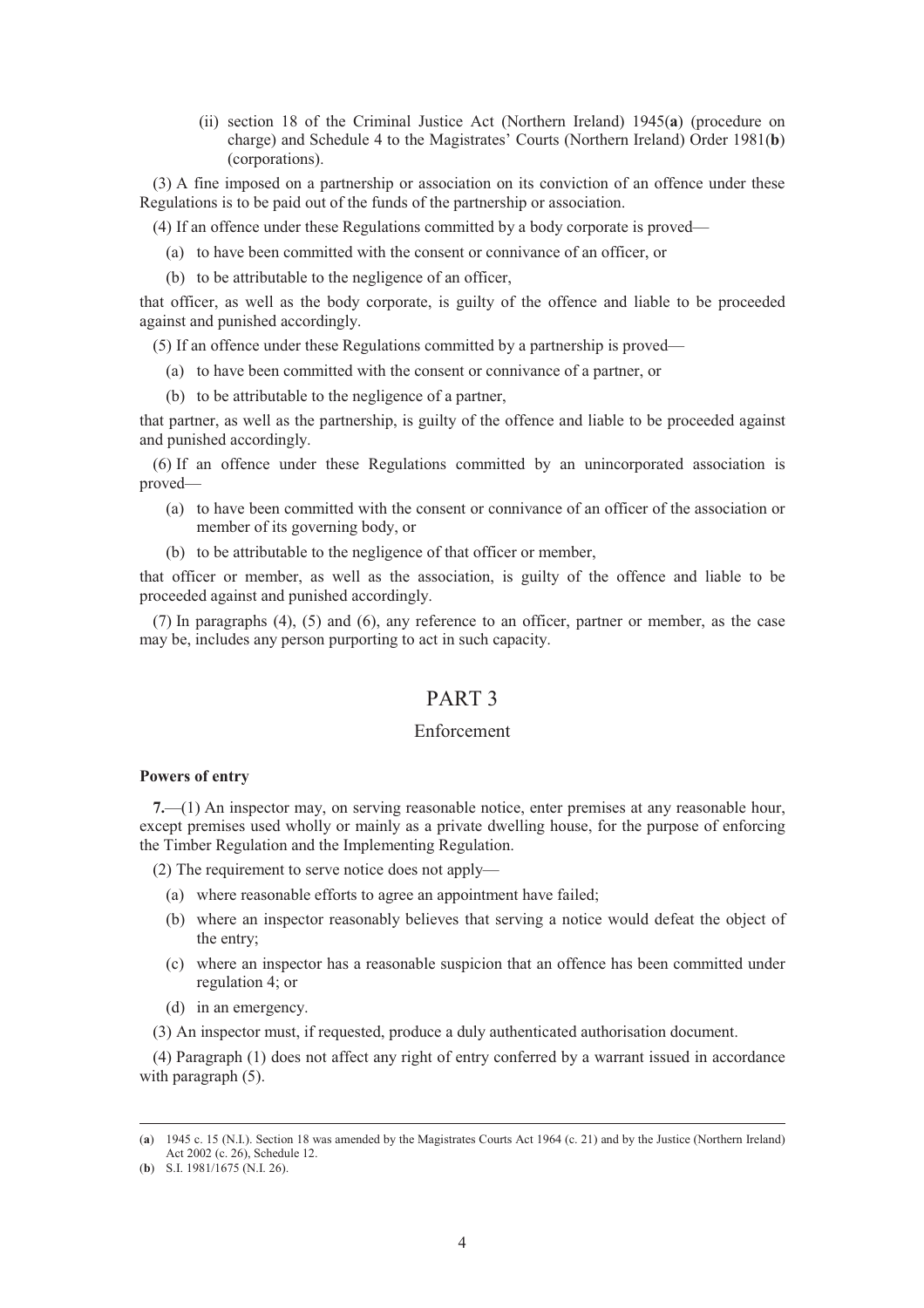(5) A justice of the peace may by signed warrant permit an inspector to enter premises, if necessary by reasonable force, if the justice, on sworn information in writing, is satisfied that—

- (a) there are reasonable grounds for an inspector to enter those premises for the purpose of enforcing the Timber Regulation and the Implementing Regulation; and
- (b) one of the conditions in paragraph (6) is met.
- (6) The conditions are that—
	- (a) entry to the premises has been refused, or is likely to be refused without a warrant, and notice of the intention to apply for a warrant has been served on the occupier;
	- (b) asking for admission to the premises, or serving such a notice, would defeat the object of the entry;
	- (c) entry is required urgently; or
	- (d) the premises are unoccupied or the occupier is temporarily absent.

(7) But the power in paragraph (5) does not extend to premises used wholly or mainly as a private dwelling house.

(8) A warrant is valid for three months.

(9) An inspector entering premises under this regulation may—

- (a) be accompanied by—
	- (i) such other persons as the inspector considers necessary,
	- (ii) any representative of the European Commission; and
- (b) bring on to the premises such equipment as the inspector considers necessary.

(10) An inspector entering any premises which are unoccupied or from which the occupier is temporarily absent must leave them as effectively secured against unauthorised entry as they were before entry.

(11) An inspector may require a vehicle, vessel, aircraft or hovercraft that the inspector has reasonable grounds to believe is transporting timber to stop to allow the inspector to exercise the powers conferred by these Regulations.

(12) In this regulation—

- (a) in Scotland, a reference to a justice of the peace means a sheriff, and the reference to sworn information in writing is a reference to evidence on oath; and
- (b) in Northern Ireland, a reference to a justice of the peace is a reference to a lay magistrate, and the reference to sworn information in writing is a reference to a sworn complaint in writing.

## **Powers of inspection**

**8.**—(1) An inspector who has entered premises in exercise of a power under regulation 7 may—

- (a) inspect the premises and any of the following items found on the premises—
	- (i) plant, machinery or equipment,
	- (ii) containers,
	- (iii) timber;
- (b) search the premises;
- (c) have access to, inspect and copy documents, records or other information, in whatever form they are held, and remove them to enable them to be copied:
- (d) require the production of, and inspect and check the data on, and operation of, any computer and any associated apparatus used in connection with such documents, records or other information, and require computer records to be produced in a form in which they may be easily accessed and taken away by the inspector;
- (e) take samples of any timber;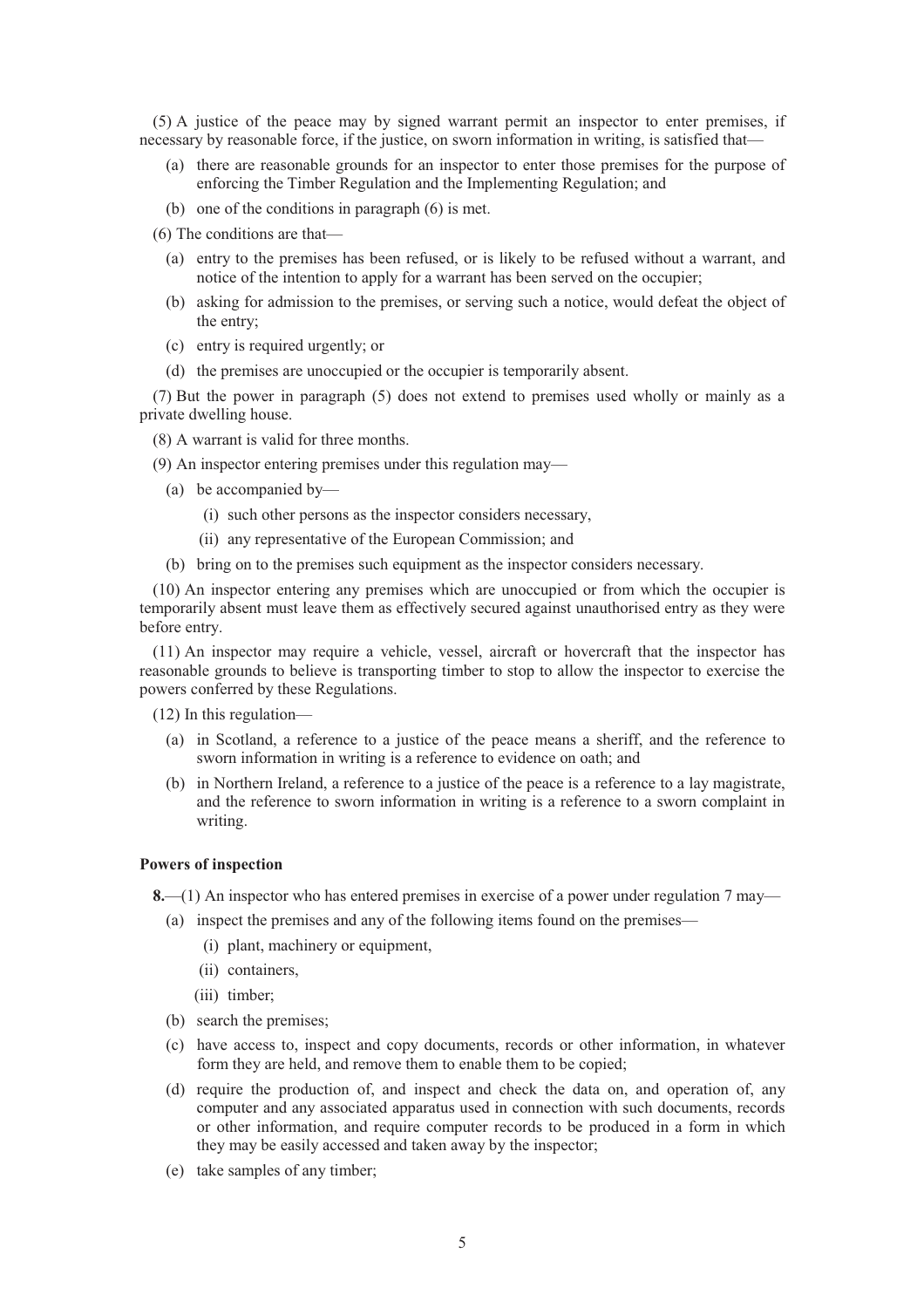- (f) carry out any examination, investigation or test; and
- (g) take photographs, measurements or recordings.

(2) An inspector may require any person to provide as may be necessary for the purpose of enforcing the Timber Regulation and the Implementing Regulation any—

- (a) assistance;
- (b) timber; and
- (c) documents, records or other information.

#### **Powers of seizure**

**9.**—(1) An inspector may seize and remove any timber where the inspector has reasonable grounds for believing that an offence under regulation 4(a) has been committed.

(2) If the inspector is able to identify the person in possession of the seized timber, the inspector must serve on that person a notice (a "seizure notice")—

- (a) giving the grounds for seizing the timber; and
- (b) informing that person of the rights under this regulation to appeal against the seizure, and the address for serving notice of an appeal under paragraph (5).

(3) If the inspector is unable to identify a person in possession but is able to identify the owner of the seized timber, the inspector must serve the seizure notice on the owner.

(4) An inspector who is unable immediately to remove the seized timber may mark it in any way, and serve a notice on the person on whom the inspector served the seizure notice identifying it and prohibiting its removal from the premises until it is collected by an inspector, or other arrangements are made with the inspector.

(5) The person on whom the inspector served the seizure notice may, within 28 days of service of the seizure notice, serve notice of an appeal against the seizure to the Secretary of State at the address specified in the seizure notice, setting out the grounds in full.

(6) If the Secretary of State receives a notice of an appeal in accordance with paragraph (5), then, unless the seized timber is being held for the purposes of a criminal investigation, the Secretary of State must—

- (a) withdraw the seizure notice and return the timber, if previously removed, to the place from which it was removed or such other place as is reasonable in the circumstances; or
- (b) take proceedings for a court order for—
	- (i) the confirmation of the seizure notice; and
	- (ii) the destruction or donation, sale or other disposal of the timber by the Secretary of State or the person on whom the inspector served the seizure notice.

(7) If one of the conditions in paragraph (8) is met, the Secretary of State may—

- (a) destroy the timber;
- (b) donate, sell or otherwise dispose of the timber; or
- (c) serve a further notice on the person (if any) on whom the inspector served the seizure notice requiring that person to destroy or otherwise dispose of the timber in the manner and within the period specified in the further notice.
- (8) The conditions are that—
	- (a) the inspector is unable to identify any person in possession or the owner of the seized timber within 28 days of seizing the timber; or
	- (b) the Secretary of State does not receive a notification of an appeal in accordance with paragraph (5).

(9) The procedure in a magistrates' court under this regulation is by way of complaint, and the Magistrates' Courts Act 1980 applies to the proceedings.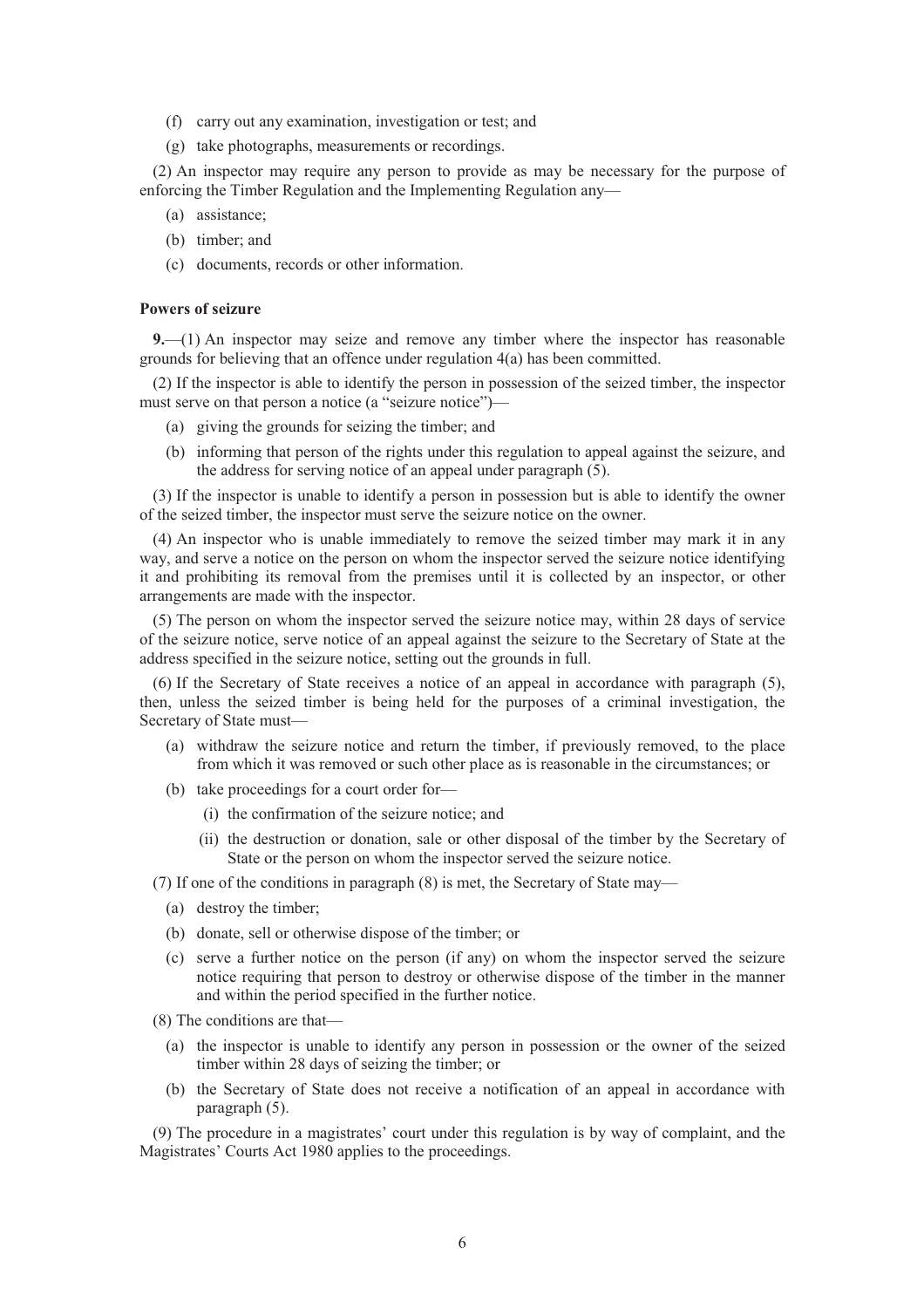(10) In proceedings in a magistrates' court in Northern Ireland under this regulation, the Magistrates' Courts (Northern Ireland) Order 1981 applies.

(11) In Scotland proceedings are by summary application before a sheriff.

#### **Obstruction of an inspector**

**10.** Where an inspector exercises a power under these Regulations, no person may—

- (a) intentionally obstruct the inspector;
- (b) without reasonable excuse, fail to give to the inspector any information or assistance that the inspector may reasonably require;
- (c) knowingly give false or misleading information to the inspector;
- (d) without reasonable excuse, fail to produce a record or document when reasonably required to do so by the inspector; or
- (e) without reasonable excuse, fail to comply with—
	- (i) a requirement to stop under regulation 7(11), or
	- (ii) a notice under paragraph  $(4)$  or  $(7)(c)$ , or order under paragraph  $(6)(b)$ , of regulation 9.

## **Notice of remedial actions**

**11.** An inspector who has reasonable grounds for believing that any person has committed an offence under regulation 4(b) or (c) may serve a notice (a "notice of remedial actions") on the person that—

- (a) states the inspector's grounds for believing this;
- (b) specifies the matters that constitute the alleged offence;
- (c) specifies the measures that, in the inspector's opinion, the person must take in order to secure compliance with Article 4(2) (obligation to exercise due diligence) or Article 4(3) (obligation to maintain and evaluate due diligence system) of the Timber Regulation; and
- (d) requires the person to take those measures, or measures at least equivalent to them, within the period (being not less than 14 days) specified in the notice.

#### **Appeals against notice of remedial actions**

**12.**—(1) A person aggrieved by a notice of remedial actions may appeal to a magistrates' court or, in Scotland, to the sheriff.

(2) The procedure on an appeal to a magistrates' court under paragraph (1) is by way of complaint, and the Magistrates' Courts Act 1980 applies to the proceedings.

(3) An appeal to the sheriff under paragraph (1) is by summary application.

(4) The period within which an appeal may be brought is 28 days or the period specified in the notice of remedial actions, whichever ends earlier.

(5) A notice of remedial actions must state—

- (a) the right of appeal to a magistrates' court or to the sheriff; and
- (b) the period within which such an appeal may be brought.
- (6) A court may suspend a notice of remedial actions pending an appeal.

(7) On an appeal against a notice of remedial actions, the court may either cancel the notice or confirm it, with or without modification.

# **Penalties**

**13.**—(1) A person guilty of an offence under paragraph (a), (b) or (c) of regulation 4 is liable–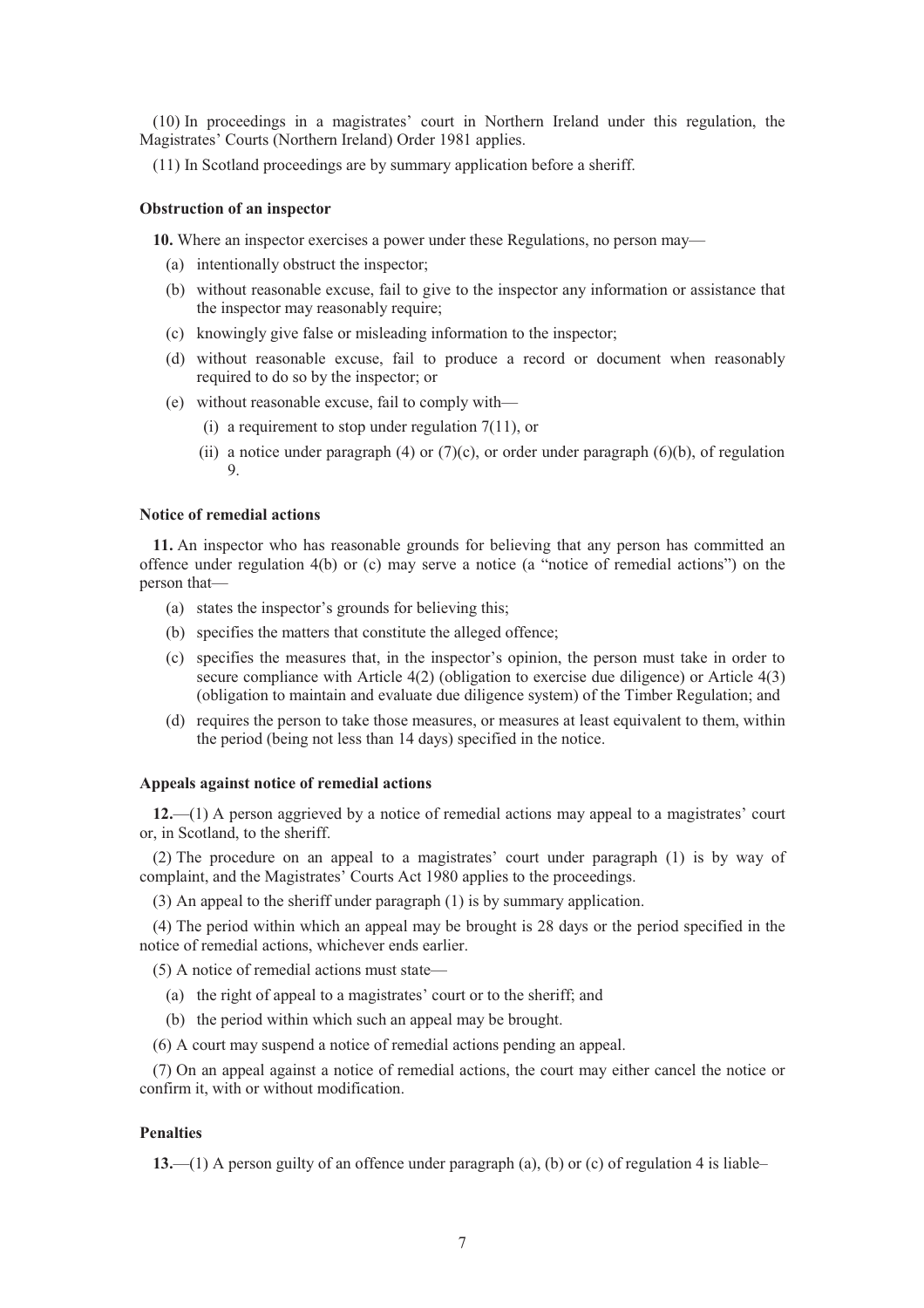- (a) on summary conviction to a fine not exceeding the statutory maximum or to a term of imprisonment not exceeding three months, or to both;
- (b) on conviction on indictment, to a fine or to a term of imprisonment not exceeding two years, or to both.

(2) A person guilty of an offence under paragraph (d), (e), (f) or (g) of regulation 4 is liable on summary conviction to a fine not exceeding level 5 on the standard scale.

(3) For the purposes of paragraph (1), the reference to the statutory maximum in relation to a conviction in Scotland shall be read as meaning £5,000.

(4) Notwithstanding section 127 of the Magistrates' Courts Act 1980 (limitation of time) or article 19 of the Magistrates' Courts (Northern Ireland) Order 1981 (time within which complaint charging offence must be made to give jurisdiction), in England, Wales and Northern Ireland a magistrates' courts may—

- (a) in the case of England and Wales, try an information, or
- (b) in the case of Northern Ireland, try a complaint

in respect of an offence under regulation 4 if the relevant condition in paragraph (5) is met.

(5) The condition is that—

- (a) in the case of England and Wales, the information is laid, or
- (b) in the case of Northern Ireland, the complaint is made

within three years from the date of the offence or within one year from the discovery of the offence by the prosecutor, whichever is earlier.

(6) Notwithstanding section 136 of the Criminal Procedure (Scotland Act) 1995(**a**) (time limit for certain offences), in Scotland summary proceedings for an offence under regulation 4 may be commenced within three years from the date of the offence or within one year from the discovery of the offence by the prosecutor, whichever is earlier.

(7) For the purposes of paragraph (6), section 136(3) of the Criminal Procedure (Scotland) Act 1995 shall apply as it applies for the purposes of that section.

(8) For the purposes of this regulation–

- (a) a certificate signed by or on behalf of the prosecutor and stating the date on which the prosecutor first knew of evidence sufficient to justify the proceedings is conclusive evidence of that fact; and
- (b) a certificate stating that matter and purporting to be so signed is deemed to be so signed unless the contrary is proved.

(9) In proceedings in a magistrates' court in Northern Ireland relating to a notice of remedial actions under regulation 11, the Magistrates' Courts (Northern Ireland) Order 1981 applies.

## **Recovery of expenses of enforcement**

**14.**—(1) This regulation applies where a court convicts a person of an offence under regulation 4.

(2) The court may (in addition to any other order it may make as to costs or expenses) order the person convicted to reimburse the Secretary of State for any expenditure which the Secretary of State or any inspector has reasonably incurred in investigating the offence, including expenditure incurred in the exercise of any power conferred by regulation 7, 8 or 9.

 <sup>(</sup>**a**) 1995 c. 46.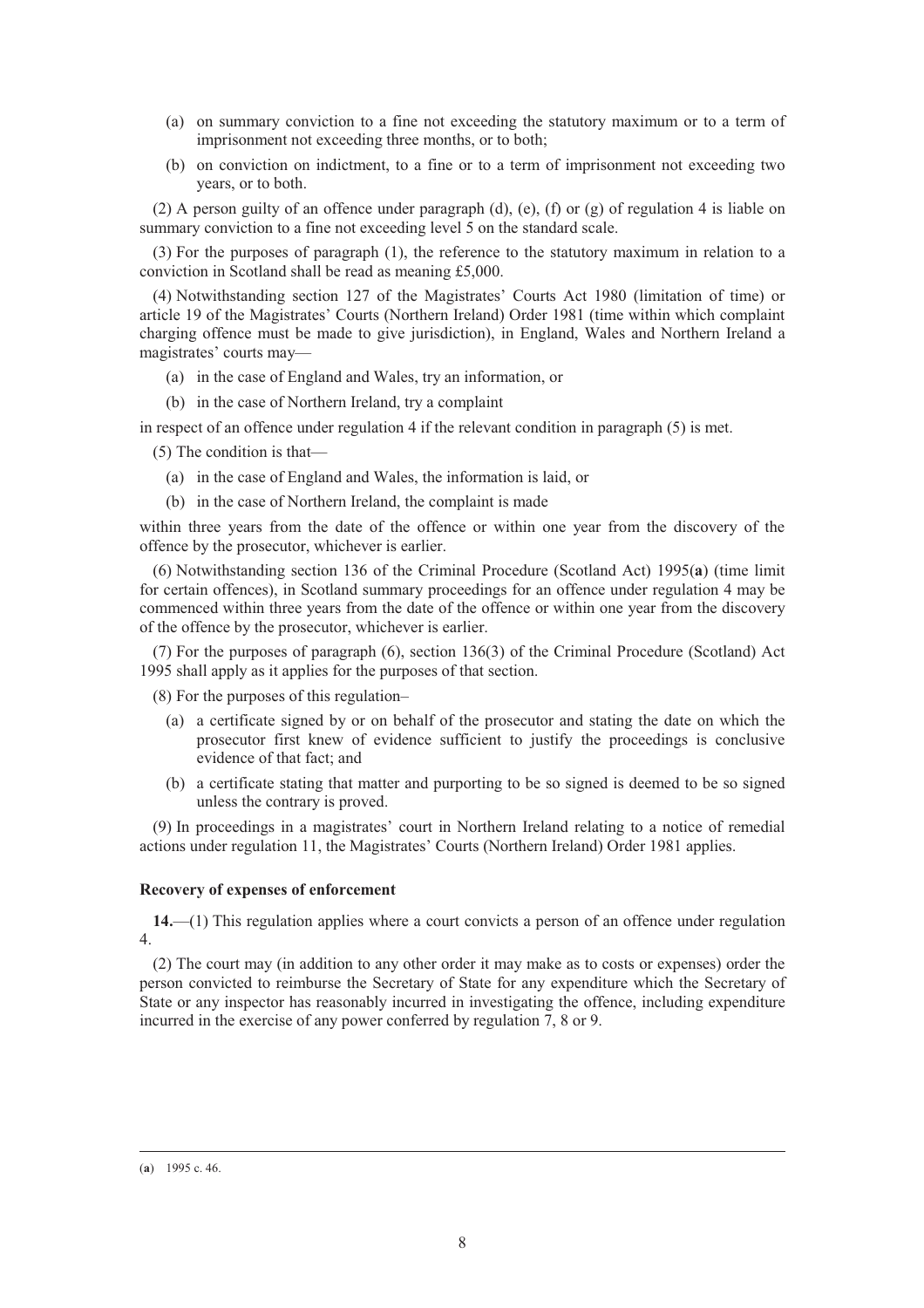# PART 4

# Miscellaneous provisions

## **Restrictions on enforcement powers**

**15.** Nothing in these Regulations shall be taken as—

- (a) requiring a person to produce any document which that person would be entitled to refuse to produce in any proceedings in any court on the grounds that it is the subject of legal professional privilege or, in Scotland, that it contains a confidential communication made by or to an advocate or solicitor in that capacity; or
- (b) authorising a person to take possession of any document which is in the possession of a person who would be so entitled.

# **Service of notices**

**16.**—(1) Any notice served under these Regulations must be in writing and may be amended, suspended or revoked in writing at any time.

(2) A notice may be served on a person by—

- (a) personal delivery;
- (b) leaving it at the person's proper address; or
- (c) sending it by post or by electronic means to the person's proper address.
- (3) In the case of a body corporate, a notice may be served on an officer of that body.

(4) In the case of a partnership, a notice may be served on a partner or person who has control or management of the partnership business.

(5) In the case of an unincorporated association, a notice may be served on an officer of the association or member of its governing body.

(6) For the purposes of this regulation and section 7 of the Interpretation Act 1978(**a**) (which relates to the service of documents by post) in its application to this regulation, "proper address" means—

- (a) in the case of a body corporate or an officer of that body—
	- (i) the registered or principal office of the body; or
	- (ii) the email address of the officer.
- (b) in the case of a partnership or a partner or person who has control or management of the partnership business—
	- (i) the principal office of the partnership; or
	- (ii) the email address of the partner or person who has that control or management.
- (c) in the case of an unincorporated association or an officer of the association or member of its governing body—
	- (i) the principal office of the association; or
	- (ii) the email address of the officer or member;
- (d) in any other case, a person's last known address, which includes an email address.

(7) For the purposes of paragraph (6), the principal office of a company registered outside the United Kingdom or of a partnership or unincorporated association carrying on business outside the United Kingdom is its principal office in the United Kingdom.

 <sup>(</sup>**a**) 1978 c. 30.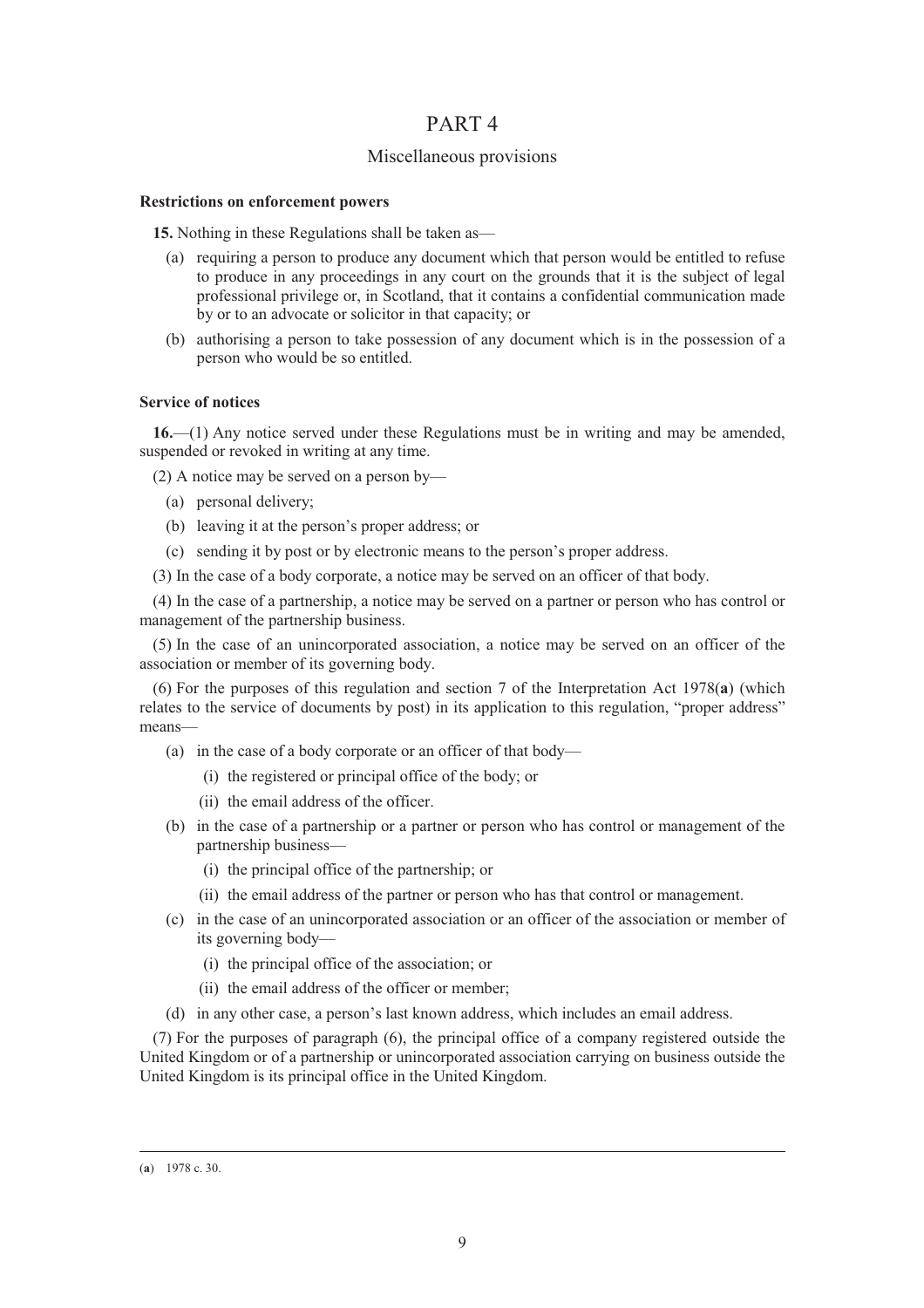(8) If the name or address of any occupier of premises on whom a notice is to be served under these Regulations cannot, after reasonable inquiry, be ascertained, the notice may be served by leaving it conspicuously affixed to a building or object on the premises.

## **Review**

**17.**—(1) The Secretary of State must from time to time—

- (a) carry out a review of these Regulations;
- (b) set out the conclusions of the review in a report; and
- (c) publish the report.

(2) In carrying out the review the Secretary of State must, so far as is reasonable, have regard to how the Timber Regulation and the Implementing Regulation are enforced in other member States.

(3) The report must in particular—

- (a) set out the objectives intended to be achieved by these Regulations;
- (b) assess the extent to which those objectives are achieved; and
- (c) assess whether those objectives remain appropriate and, if so, the extent to which they could be achieved in a less burdensome way.

(4) The first report under this regulation must be published before the end of the period of five years beginning with 3rd March 2013.

(5) Reports under this regulation are afterwards to be published at intervals not exceeding five years.

*Richard Benyon* Parliamentary Under Secretary of State 6th February 2013 Department for Environment, Food and Rural Affairs

# **EXPLANATORY NOTE**

# *(This note is not part of the Regulations)*

These Regulations, which apply in the United Kingdom, enforce:

- (a) Regulation (EU) No 995/2010 of the European Parliament and of the Council laying down the obligations of operators who place timber and timber products on the market ("the Timber Regulation"); and
- (b) Commission Implementing Regulation (EU) No 607/2012 on the detailed rules concerning the due diligence system and the frequency and nature of the checks on monitoring organisations as provided for in the Timber Regulation ("the Implementing Regulation").

Regulation 2 provides for the designation of the Secretary of State as the competent authority for the Timber Regulation, the Implementing Regulation and Commission Delegated Regulation (EU) No 363/2012 on the procedural rules for the recognition and withdrawal of recognition of monitoring organisations as provided for in the Timber Regulation. Regulation 3 provides for the authorisation of inspectors by the Secretary of State.

Part 2 deals with offences under the Regulations. Regulation 4 sets out the offences; regulation 5 provides for a due diligence defence in relation to two of the offences; and regulation 6 deals with offences by businesses.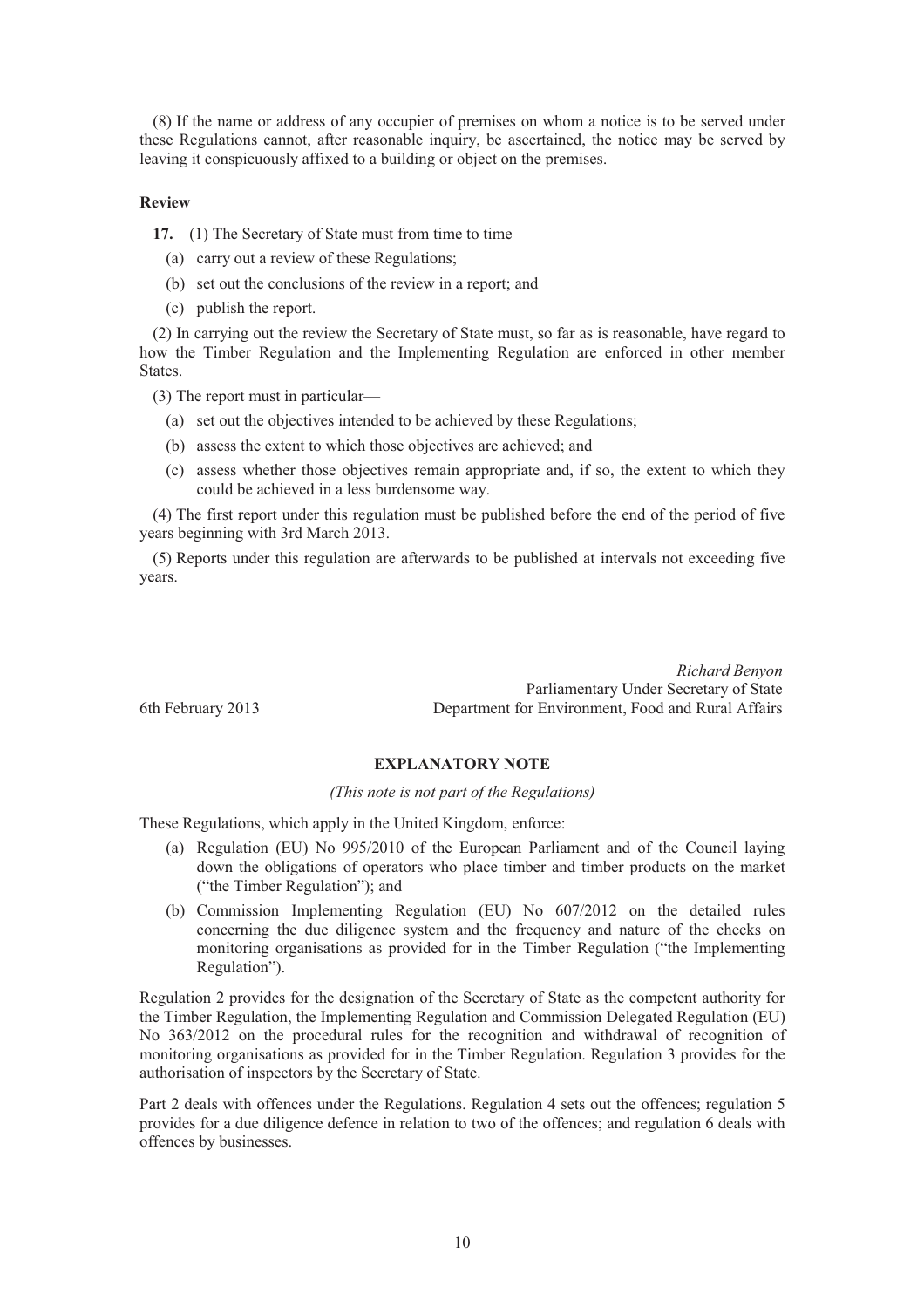Part 3 deals with enforcement. Regulations 7, 8 and 9 confer entry, inspection and seizure powers on inspectors; regulation 10 prohibits the obstruction of an inspector; regulation 11 confers powers on an inspector to serve a notice of remedial actions on a person who the inspector reasonably believes is not complying with the due diligence obligations in the Timber Regulation; regulation 12 provides for appeals against such notices; regulation 13 provides for penalties for offences under the Regulations; and regulation 14 confers a power on the court to order the reimbursement of the Secretary of State and inspectors' investigation costs by any person who is convicted following such investigation.

Regulation 15 makes provision in respect of documents which are the subject of legal professional privilege or its equivalent in Scotland. Regulation 16 provides for the manner in which notices must be served under regulations 5, 7 and 9. Regulation 17 requires the Secretary of State to review the operation and effect of these Regulations and publish a report within five years after they come into force and every five years after that.

A full impact assessment of the effect that this instrument will have on the costs of business is available from www.ialibrary.bis.gov.uk and is published with the Explanatory Memorandum alongside the instrument on www.legislation.gov.uk.

\_\_\_\_\_\_\_\_\_\_\_\_\_\_\_\_\_\_\_\_\_\_\_\_\_\_\_\_\_\_\_\_\_\_\_\_\_\_\_\_\_\_\_\_\_\_\_\_\_\_\_\_\_\_\_\_\_\_\_\_\_\_\_\_\_\_\_\_\_\_\_\_\_\_\_\_\_\_\_\_\_\_\_\_\_\_\_\_\_\_\_\_\_\_\_\_\_\_\_\_\_\_\_\_\_\_\_\_

 $©$  Crown copyright 2013

Printed and published in the UK by The Stationery Office Limited under the authority and superintendence of Carol Tullo, Controller of Her Majesty's Stationery Office and Queen's Printer of Acts of Parliament.